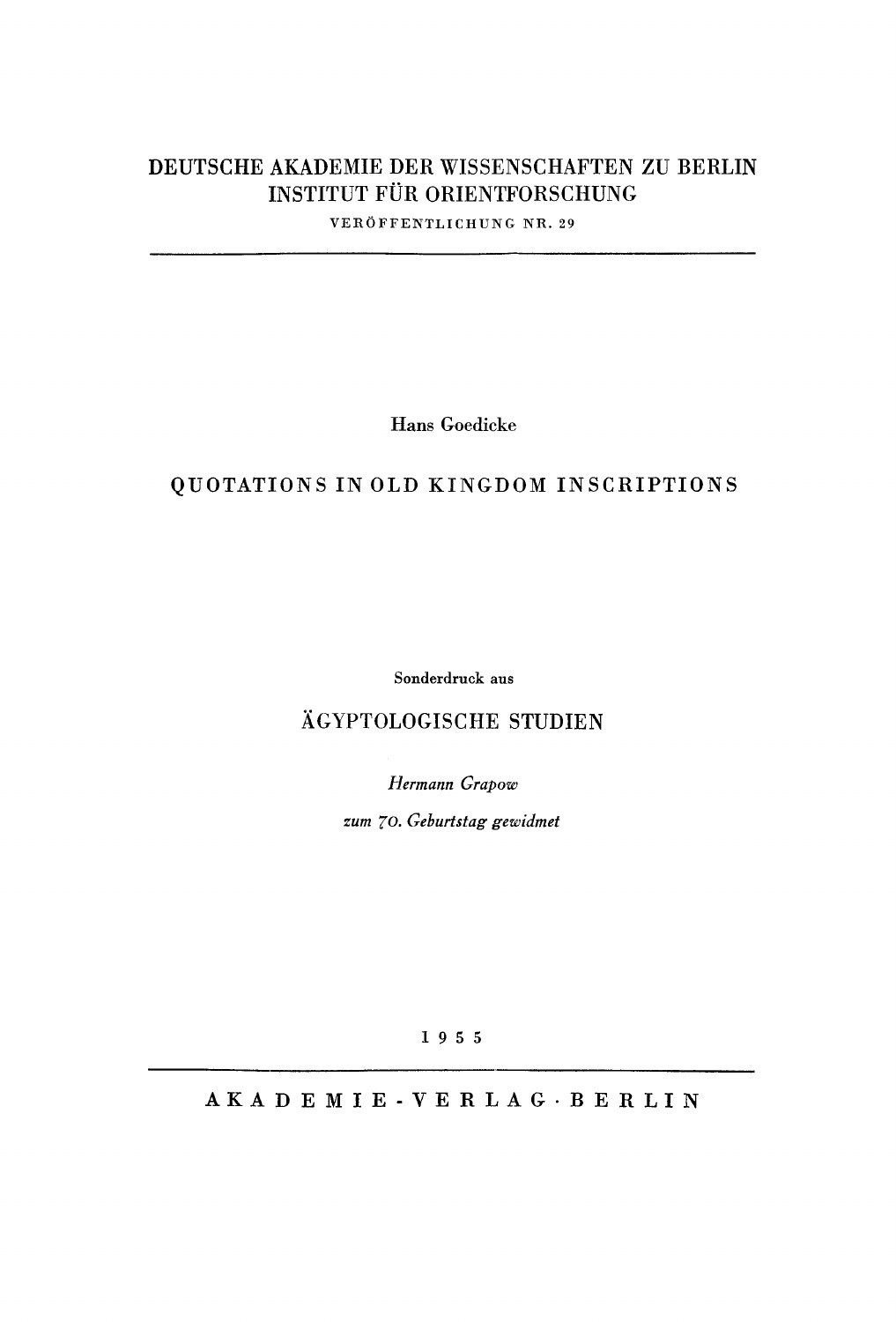### Quotations in Old Kingdom Inscriptions

HANS GOEDICKE

It was the scholar to be honoured by this "Festschrift" who first extensively exploited the Egyptian texts for indications revealing the phrasaeology of the spoken language as preserved in the written documents <sup>1</sup> ). In this paper the topic is taken up in regard to the inscriptions of the Old Kingdom which, like those of other periods, reflect the speech of the people of their time, but whereby the investigation has been restricted to a particular problem whitin the wide range of the subject. The texts of this early period exceed in riches and variety of reproduction of verbal or written statements those of later times, since at this time the distinction between written and spoken language was not as strongly felt as later. Numerically the strongest group among them consists of the allocutions to the visitors of the tomb which are formulated as personal addresses by the deceased, and which narrate in form of a direct appeal assuming the dead person as their speaker. Those have been repeatedly and extensively investigated<sup>2</sup>) and shall be disregarded here. A second group, also rather large, comprises exclamations and sayings annotating scenes and representations of earthly life on the walls of the Old Kingdom tombs. This group likewise received thorough investigations<sup>3</sup>) and will be neglected here.

Object of this study will be a third group which numerically is rather small; it consists of such cases where in the course of an inscription reference is given to a statement of a person or to a written document, whereby the wording is repeated more or less faithfully. Such cases, which justly can be called ,,quotations", are not as infrequent as one is inclined to assume and open an interesting aspect of the stylistic of the Old Kingdom texts. For the approach of the material a twofold way seemed most appropriate: first it shall be dealt with them according to the topics concerned, while the observations made in this connection will follow afterwards. The intention thereby is to collect the examples and to point out certain particularities concerning their stylistic.

<sup>1</sup> ) Horman n Grapow , *Wie die Allen Ägypter sich anredeten, wie sie sich grüßten und wie sie miteinander sprachen.* Abh . d. Pr. Akad . d. Wiss. 1939—1942.

<sup>&</sup>lt;sup>2</sup>) Jean Sainte Fare Garnot, *L'appel aux vivants dans les texts junéraires égyptiens des origines dans les textes funéraire a la fin de l'Ancien Empire*, Le Caire 1938; Elmar Edel, Unter $suchungen zur Phraseologie der ägyptischen Inschriften des Alten Reiches; Josef Jansen,$ *De traditioneele Egyptische Autobiografie v66r het Nieuwe liijk,* Leiden 1946.

<sup>°)</sup> Adolf Erman, Reden, Rufe und Lieder auf Grabbildern des Alten Reiches, Abh. d. Pr. Akad. d. Wiss. 1918; Pierre Montet, Les scènes de la vie privée dans les tombeaux égyptien de l'Ancien Empire, Strasbourg 1925; Herman Junker, Zu einigen Reden und Rufen auf Grabbildern des Alten Reiches, Sitzb. b. Akad. d. Wiss. Wien, 1943.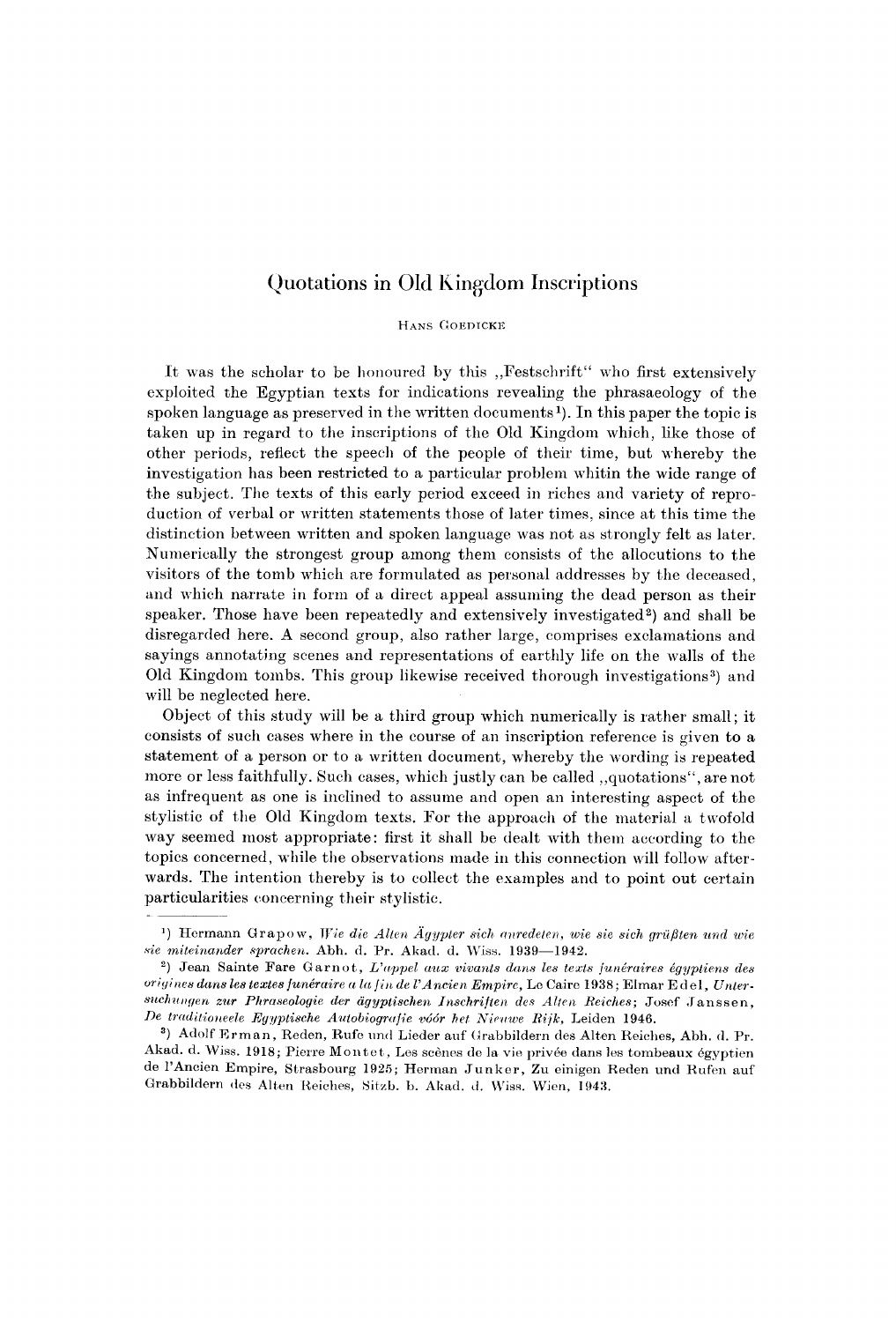The quotations to be studied here can be divided into two groups which I should like to call ,,immediate" and ,,mediate" quotations. The first one comprises those cases where the person is directly concerned, either as speaker or as addressee, while the latter denotes such occurrences where another source outside the beforementioned relationship is cited, and which can be the statement of a third person or repetitions from a written document; the particuliarity is that an intermediate agent is involved thereby.

### *Immediate quotations*

### A. Statements by the King

These cases are the most frequent ones and occur in the following examples:

1. 
$$
Urk I
$$
 41, 14—15  $[\Delta \text{1} - \text{1} \text{1}] \text{ 1}$ 

,[His Majesty said:] Kiss not the ground! Kiss my foot!'

Concerning the lacuna Sethe in note f) in his edition rightly points out that it also could have preceded the introducing *dd-in hm-f.* For the significance of the Royal dictum which seems to express a special favour, cf. *Urk* I 53, 2—3: *rdi hm-f sn-f rd-f nn rdi-n hm-f sn-f ts* ,His Majesty caused him to kiss his leg and not allowed him His Majesty to kiss the ground.<sup>1</sup>)

> 2.  $Urk$  I 42, 14-15 Sweed is no from

,His Majesty said: He used to do everything to (my) satisfaction. (I) shall come to him to the palace-residence.'

The second part of the King's statement is not too clear. However, it is certain that it expresses an action conducted by the King as a result of the satisfaction concerning the previous behaviour. The difficulty lies in the precise meaning of *hnw-'*; WB III 372, 10 gives for it ,,Teil des Palastes", but which rendering might be misleading in this connection, since it seems incomprehensible to assume that it would be specially emphasised when the Pharaoh went to the palace being his domicile. I am therefore inclined to unterstand *hnw-'* as that part of the palace which housed the officials of the King's suit and which was not directly part of the King's living quarters. This explanation seems confirmed by the other occurrences of this term as far as they have an intelligible context, so *Urk* I 51, 13; 83, 14; 86,6; 178, 14 and Mariette, Mastabas C 1.

3. 
$$
Urk
$$
 1181, 11-12  $\Box$  1-  $\Box$ 

,His Majesty said: Tell me your thousand wishes!' <sup>2</sup> )

<sup>&</sup>lt;sup>1</sup>) Cf. H. Müller, MDIAA K 7 (1937) 96.

<sup>&</sup>lt;sup>2</sup>) This translation was proposed by Sethe in his *"Urkunden des Alten Reiches"*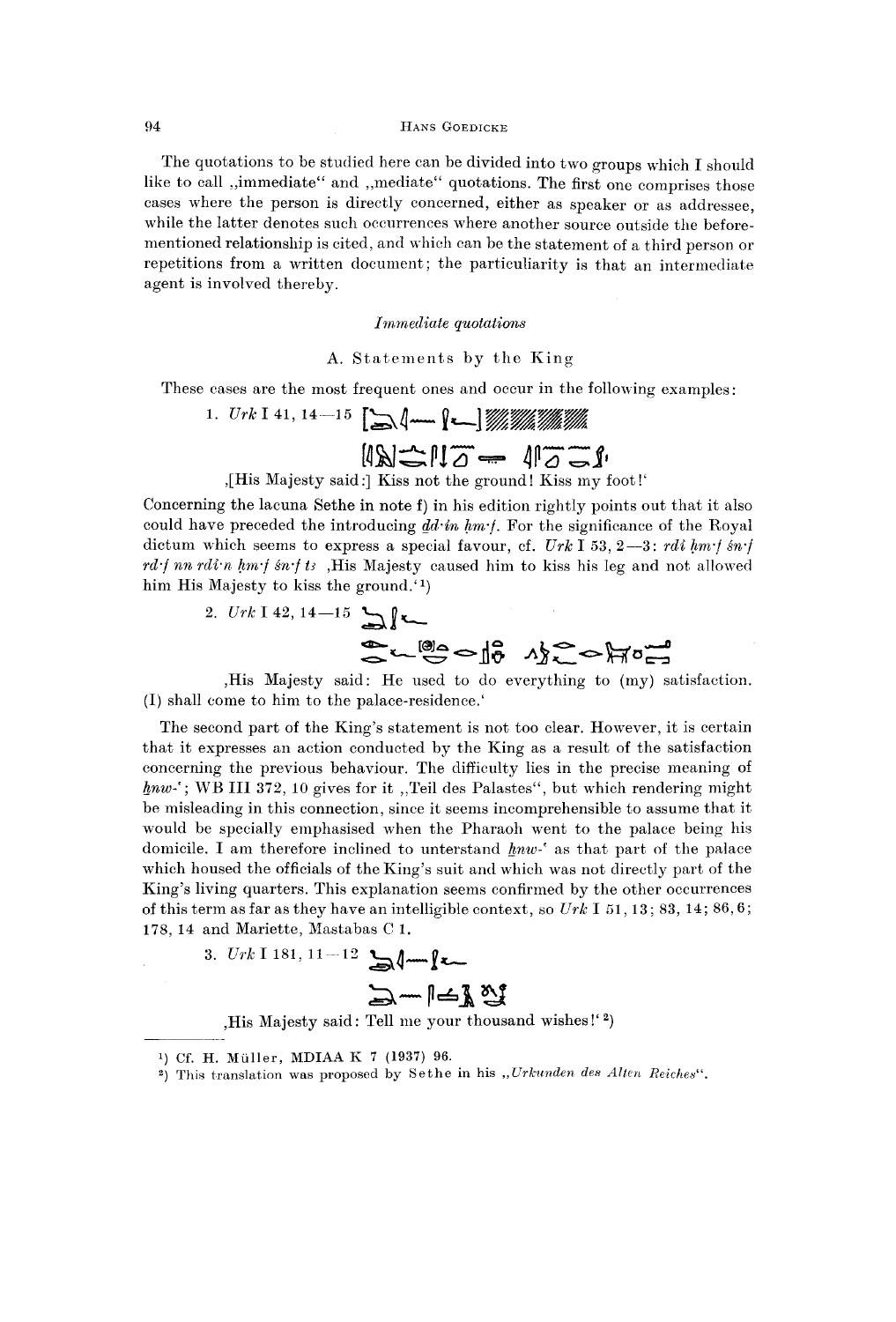Remarkable is the use of the numeral in this connection to express the entireness <sup>1</sup> ), and which one could render here probably better as ,,all your wishes".

4.  $Urk$  I 182, 3  $\mathscr{W}_{\infty}$   $\Rightarrow$  8 -  $\mathscr{Q}$  -  $\mathscr{L}$   $\mathscr{U}$   $\uparrow$   $\mathscr{V}_{\infty}$   $\mathscr{L}$   $\Rightarrow$   $\mathscr{V}_{\infty}$   $\mathscr{Z}_{\infty}$ 

,You may say it to the captain: Sail to the Residence!'

*Dd-k* here considered as an imperfective *sdm-f* (Gardiner, *Egyptian Grammar<sup>2</sup> )*  § 440.5), could also be understood as an old perfective ,,And I said to the captain", on account of the lacking context. However, from the general trend of the narrative, the rendering as proposed here seems more likely. For *sdi* in regard to going by boat, cf. *Wb* IV 378, 11; the use of the causative word is here necessary, since the captain does not move the boat himself, but merely gives the necessary orders.

5. 
$$
Urk
$$
 1 182, 4-5   
  $W = \frac{1}{2} \cdot 2$ 

,. . . [You] indeed are very strong (lit. great of strength). You have done more than thousand strong men'.

Although the introduction is missing, it seems certain from the occurrence of the suffix *-k* that we have here a quotation. For *wr phty,* cf. *Wb* I 539, 16 of which expression this example seems to be the earliest occurrence. *Phty*,,strong one" is not listed in the dictionary, cf. however the later *kni* (*Wb* V 44) which has the same significance.  $H_2$ , thousand" here like above (A 3) to express a large number.

6. *Urk* I 183, 2—3

 $,...$  like the wish of (My) Majesty concerning it. You are its real pilot<sup>2</sup>).

The text is not clear in all parts, however, the second sentence is undoubtedly a literal quotation of the King's statement.

,His Majesty said: I am like the cruising of Re' in the Great Lake.'

Interesting is the picture used here which draws a parallel between the travelling of the King and the crossing of the sun god. For *s 'j,* cf. *Wb* I 161, 7.

8. *Urk* 1 183, 14-15 
$$
\rightarrow
$$
 4 m  $\rightarrow$  6  $\rightarrow$  6  $\rightarrow$  1 m  $\rightarrow$  1 m  $\rightarrow$  1 m  $\rightarrow$  1 m  $\rightarrow$  1 m  $\rightarrow$  1 m  $\rightarrow$  1 m  $\rightarrow$  1 m  $\rightarrow$  1 m  $\rightarrow$  1 m  $\rightarrow$  1 m  $\rightarrow$  1 m  $\rightarrow$  1 m  $\rightarrow$  1 m  $\rightarrow$  1 m  $\rightarrow$  1 m  $\rightarrow$  1 m  $\rightarrow$  1 m  $\rightarrow$  1 m  $\rightarrow$  1 m  $\rightarrow$  1 m  $\rightarrow$  1 m  $\rightarrow$  1 m  $\rightarrow$  1 m  $\rightarrow$  1 m  $\rightarrow$  1 m  $\rightarrow$  1 m  $\rightarrow$  1 m  $\rightarrow$  1 m  $\rightarrow$  1 m  $\rightarrow$  1 m  $\rightarrow$  1 m  $\rightarrow$  1 m  $\rightarrow$  1 m  $\rightarrow$  1 m  $\rightarrow$  1 m  $\rightarrow$  1 m  $\rightarrow$  1 m  $\rightarrow$  1 m  $\rightarrow$  1 m  $\rightarrow$  1 m  $\rightarrow$  1 m  $\rightarrow$  1 m  $\rightarrow$  1 m  $\rightarrow$  1 m  $\rightarrow$  1 m  $\rightarrow$  1 m  $\rightarrow$  1 m  $\rightarrow$  1 m  $\rightarrow$  1 m  $\rightarrow$  1 m  $\rightarrow$  1 m  $\rightarrow$  1 m  $\rightarrow$  1 m  $\rightarrow$  1 m  $\rightarrow$  1 m  $\rightarrow$  1 m  $\rightarrow$  1 m  $\rightarrow$  1 m  $\rightarrow$  1 m  $\rightarrow$  1 m  $\rightarrow$  1 m  $\rightarrow$  1 m  $\rightarrow$  1 m  $\rightarrow$  1 m  $\rightarrow$  1 m  $\rightarrow$  1 m  $\rightarrow$  1 m  $\rightarrow$  1 m  $\rightarrow$  1 m  $\rightarrow$  1 m  $\rightarrow$ 

,His Majesty said: .. . It is now you who make loose among them.'

*'Irr,* imperfect active participle. The meaning of the passage is obscure, primarily on account of the lack of context.

<sup>&</sup>lt;sup>1</sup>) Cf. Wb III 219, 5 and Sethe, Von Zahlen und Zahlworten bei den alten Ägyptern, Straßburg 1916, p. 15.

<sup>&</sup>lt;sup>2</sup>) Cf. Wb III 81, 14.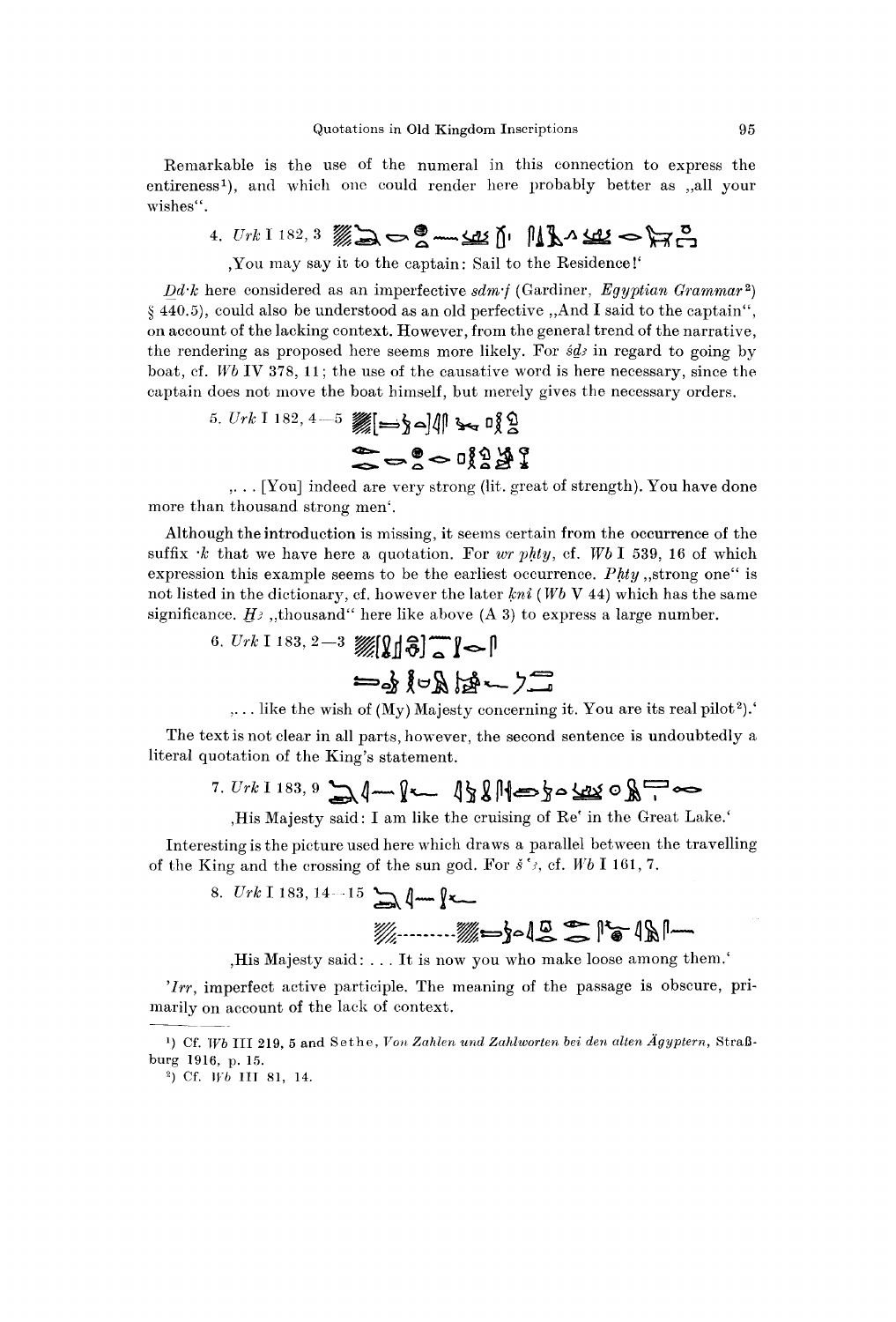9. 
$$
Urk
$$
 1185, 2  $\rightarrow$  1-  $\rightarrow$  1.  $\rightarrow$  1.  $\rightarrow$  1.  $\rightarrow$  1.  $\rightarrow$  1.  $\rightarrow$  1.  $\rightarrow$  1.  $\rightarrow$  1.  $\rightarrow$  1.  $\rightarrow$  1.  $\rightarrow$  1.  $\rightarrow$  1.  $\rightarrow$  1.  $\rightarrow$  1.  $\rightarrow$  1.  $\rightarrow$  1.  $\rightarrow$  1.  $\rightarrow$  1.  $\rightarrow$  1.  $\rightarrow$  1.  $\rightarrow$  1.  $\rightarrow$  1.  $\rightarrow$  1.  $\rightarrow$  1.  $\rightarrow$  1.  $\rightarrow$  1.  $\rightarrow$  1.  $\rightarrow$  1.  $\rightarrow$  1.  $\rightarrow$  1.  $\rightarrow$  1.  $\rightarrow$  1.  $\rightarrow$  1.  $\rightarrow$  1.  $\rightarrow$  1.  $\rightarrow$  1.  $\rightarrow$  1.  $\rightarrow$  1.  $\rightarrow$  1.  $\rightarrow$  1.  $\rightarrow$  1.  $\rightarrow$  1.  $\rightarrow$  1.  $\rightarrow$  1.  $\rightarrow$  1.  $\rightarrow$  1.  $\rightarrow$  1.  $\rightarrow$  1.  $\rightarrow$  1.  $\rightarrow$  1.  $\rightarrow$  1.  $\rightarrow$  1.  $\rightarrow$  1.  $\rightarrow$  1.  $\rightarrow$  1.  $\rightarrow$  1.  $\rightarrow$  1.  $\rightarrow$  1.  $\rightarrow$  1.  $\rightarrow$  1.  $\rightarrow$  1.  $\rightarrow$  1.  $\rightarrow$  1.  $\rightarrow$  1.  $\rightarrow$  1.  $\rightarrow$  1.  $\rightarrow$  1.  $\rightarrow$  1.  $\rightarrow$  1.  $\rightarrow$  1.  $\rightarrow$  1.  $\rightarrow$  1.  $\rightarrow$  1.  $\rightarrow$ 

,His Majesty said: Look at this which is in this sphinx.'

The passage, which is isolated by gaps on either end, is highly obscure and the given renderning far from being certain. To consider *ma* as imperative was proposed by Sethe, but an imperfective *sdm-f* with omited suffix first person seems likewise possible. *Wb* II 12, 1 proposes for the ,,Royal sphinx" the reading *mi* whereby the use of two determinatives is rather suspicious, but I am unable to submit any suggestions.

10. 
$$
Urk
$$
 1 232, 9  $\sum_{k=1}^{n} \frac{1}{k} \frac{1}{k} \frac{1}{k} \frac{1}{k}$ 

,His Majesty said: You are well! So said His Majesty.' <sup>1</sup> )

Note the change of suffix between the introductory *r-f* ,,to him" and the second person in the quotation. For the resumptive *hrw hm-f,* cf. Gardiner, op. cit., § 437.

11. 
$$
Urk
$$
 1 232, 10-11  $\left\| \bigoplus_{m} \bigoplus_{m} \left( \text{mod } m \right) \right\|$  132.  $\frac{1}{2}$ 

,Then His Mayesty said: Beloved one(s) of My Majesty: He is very well! Not was the stroke for him!'

This statement of the Pharaoh which follows immediately the one dealt with before, changes the addresse. While before the King spoke directly to the victim of his erroneous stroke, here he explains his action to his suit. *Mry,* perfect passive participle, addresses the people of his attendance, while the suffix  $\cdot$  f refers back to the stricken official. For the adverbial *wrt,* cf. *Wb* I 331, 1 and Gardiner, op. cit., § 205.4. *Skr* is either an infinitive or a noun (cf. *Wb* IV 308, 1), whereby the possibility of a supplementing of it by the suffix first person seems not at all unlikely.

The interpretation of this passage submitted here differs considerably from previous ones <sup>2</sup> ) and therefore needs a more detailed justification. Gunn *JEA* 34 [1948] 28) translated the passage: ,,His Majesty said, ,,My Majesty wishes that he prosper greatly", he (the King) not striking (him), for he was more [precious] to His Majesty than anyone." Against this rendering speaks the following. The inscription refers to the official involved in the third person, therefore the passage *sk sw S'pss hr hm-f r s nb* continues the narrative and cannot be linked with the preceding. This is also underlined by the introducing *sk* which points to a new sentence, taking up the trend of the text interrupted by the quotation. Further, *hm-f* is used here in reference to the Pharaoh, while in the quotation it is *hm (i).*  Therefore this sentence has to be considered as being unconnected with the preceding. As for *ny skr n-f.* Gunn took it as a *sdm-n-f,* but by doing so he was forced to rather extensive emendations which seem unjustified considering the high quality of the text and it is only by interpreting the text as proposed above that those difficulties vanish.

<sup>&</sup>lt;sup>1</sup>) For this and teh following example, cf. also Selim Hassan, *Excavations at Giza* I, p. 18.

<sup>&</sup>lt;sup>2</sup>) Cf. Edel, *op. cit.*, §59, h): ,No beating has been done to him'.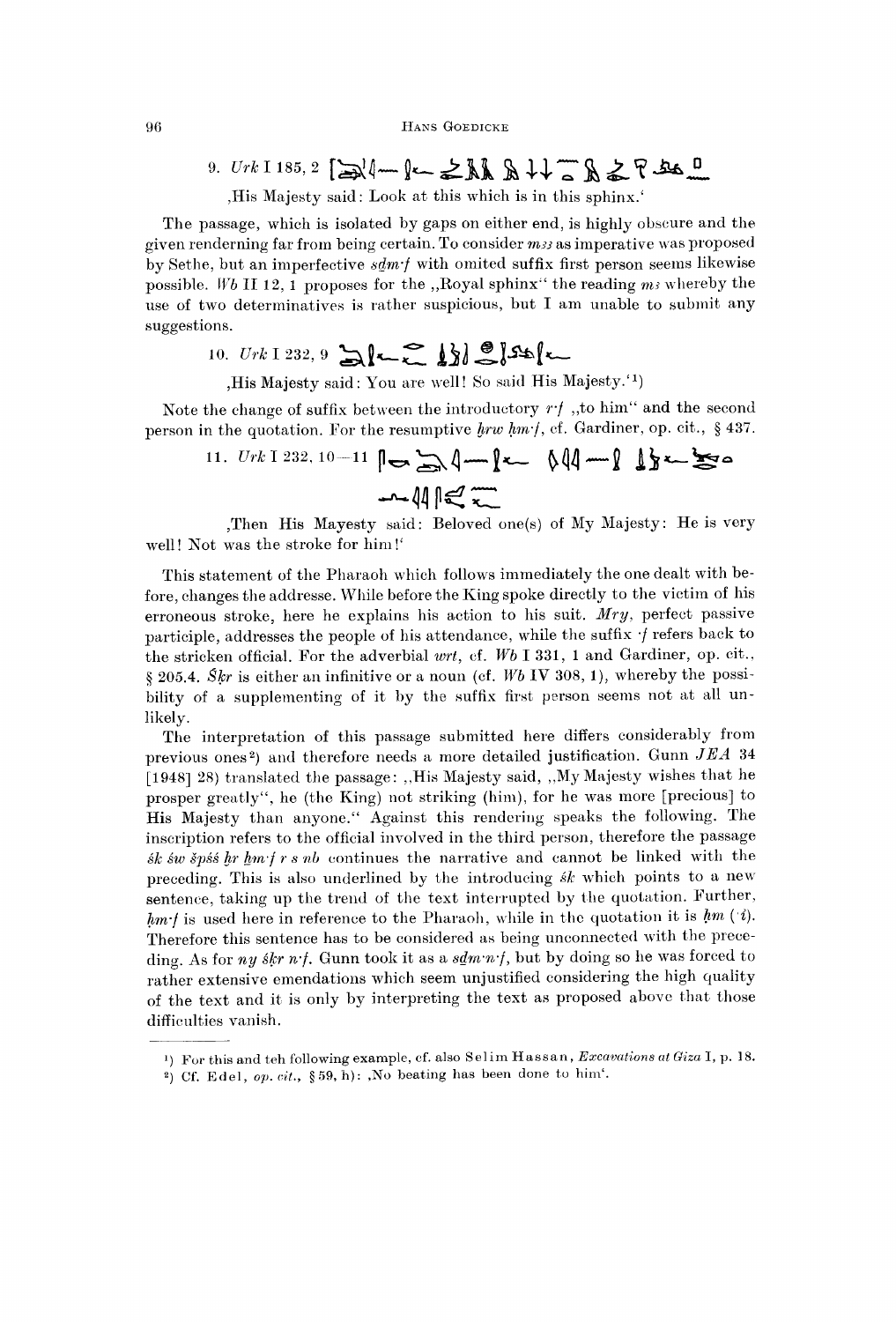### B. Orders

1. 
$$
Urk \perp 43
$$
, 2  $[\sqrt[4]{2}]$   $\longrightarrow$   $\frac{1}{2}$   $\frac{1}{2}$   $\frac{1}{2}$   $\frac{1}{2}$   $\frac{1}{2}$   $\frac{1}{2}$   $\frac{1}{2}$   $\frac{1}{2}$   $\frac{1}{2}$   $\frac{1}{2}$   $\frac{1}{2}$   $\frac{1}{2}$   $\frac{1}{2}$   $\frac{1}{2}$   $\frac{1}{2}$   $\frac{1}{2}$   $\frac{1}{2}$   $\frac{1}{2}$   $\frac{1}{2}$   $\frac{1}{2}$   $\frac{1}{2}$   $\frac{1}{2}$   $\frac{1}{2}$   $\frac{1}{2}$   $\frac{1}{2}$   $\frac{1}{2}$   $\frac{1}{2}$   $\frac{1}{2}$   $\frac{1}{2}$   $\frac{1}{2}$   $\frac{1}{2}$   $\frac{1}{2}$   $\frac{1}{2}$   $\frac{1}{2}$   $\frac{1}{2}$   $\frac{1}{2}$   $\frac{1}{2}$   $\frac{1}{2}$   $\frac{1}{2}$   $\frac{1}{2}$   $\frac{1}{2}$   $\frac{1}{2}$   $\frac{1}{2}$   $\frac{1}{2}$   $\frac{1}{2}$   $\frac{1}{2}$   $\frac{1}{2}$   $\frac{1}{2}$   $\frac{1}{2}$   $\frac{1}{2}$   $\frac{1}{2}$   $\frac{1}{2}$   $\frac{1}{2}$   $\frac{1}{2}$   $\frac{1}{2}$   $\frac{1}{2}$   $\frac{1}{2}$   $\frac{1}{2}$   $\frac{1}{2}$   $\frac{1}{2}$   $\frac{1}{2}$   $\frac{1}{2}$   $\frac{1}{2}$   $\frac{1}{2}$   $\frac{1}{2}$   $\frac{1}{2}$  <

*Wdi m*  $s\check{s}$ , to put in writing", Wb III 478,10 and the following example. Here as well as in the parallel the object seems omited.

# $_{2.~Urk~I~232,~13}$   $\frac{1}{2}$   $\left\{ \left\langle \cdot\right\rangle \right\}$   $\stackrel{\textstyle \sim}{\sim}$   $\mathbb{R}$   $\mathbb{R}$   $\stackrel{\textstyle \sim}{\sim}$   $\stackrel{\textstyle \sim}{\sim}$   $\mathbb{R}$   $\stackrel{\textstyle \sim}{\sim}$

,His Majesty ordered: One shall put (it) in [writing] at his tomb which is in the necropolis.'

What follows suggests that *wdi m sé* denotes an official statement which is inscribed in the tomb and concerning which a document had to be issued containing the permission to do so.

3. 
$$
Urk
$$
 1 44, 6  $\{x \mid x \in \mathbb{R} \mid x \in \mathbb{R} \mid x \in \mathbb{R} \mid x \in \mathbb{R} \mid x \in \mathbb{R} \mid x \in \mathbb{R} \mid x \in \mathbb{R} \mid x \in \mathbb{R} \mid x \in \mathbb{R} \mid x \in \mathbb{R} \mid x \in \mathbb{R} \mid x \in \mathbb{R} \mid x \in \mathbb{R} \mid x \in \mathbb{R} \mid x \in \mathbb{R} \mid x \in \mathbb{R} \mid x \in \mathbb{R} \mid x \in \mathbb{R} \mid x \in \mathbb{R} \mid x \in \mathbb{R} \mid x \in \mathbb{R} \mid x \in \mathbb{R} \mid x \in \mathbb{R} \mid x \in \mathbb{R} \mid x \in \mathbb{R} \mid x \in \mathbb{R} \mid x \in \mathbb{R} \mid x \in \mathbb{R} \mid x \in \mathbb{R} \mid x \in \mathbb{R} \mid x \in \mathbb{R} \mid x \in \mathbb{R} \mid x \in \mathbb{R} \mid x \in \mathbb{R} \mid x \in \mathbb{R} \mid x \in \mathbb{R} \mid x \in \mathbb{R} \mid x \in \mathbb{R} \mid x \in \mathbb{R} \mid x \in \mathbb{R} \mid x \in \mathbb{R} \mid x \in \mathbb{R} \mid x \in \mathbb{R} \mid x \in \mathbb{R} \mid x \in \mathbb{R} \mid x \in \mathbb{R} \mid x \in \mathbb{R} \mid x \in \mathbb{R} \mid x \in \mathbb{R} \mid x \in \mathbb{R} \mid x \in \mathbb{R} \mid x \in \mathbb{R} \mid x \in \mathbb{R} \mid x \in \mathbb{R} \mid x \in \mathbb{R} \mid x \in \mathbb{R} \mid x \in \mathbb{R} \mid x \in \mathbb{R} \mid x \in \mathbb{R} \mid x \in \mathbb{R} \mid x \in \mathbb{R} \mid x \in \mathbb{R} \mid x \in \mathbb{R} \mid x \in \mathbb{R} \mid x \in \mathbb{R} \mid x \in \mathbb{R} \mid x \in \mathbb{R} \mid x \in$ 

,His Majesty ordered to the  $rp't$ : One shall give ... in writing at [his tomb].'

The passage is, except of the different verbs, identical with the preceding examples. *Edi m sS,* cf. *Wb* III 478, 15.

4.  $Urk$  I 45, 7  $\left[\frac{k}{2}\right]$  m  $\left[\frac{k}{2}\right]$   $\left[\frac{m}{2}\right]$   $\left[\frac{m}{2}\right]$   $\left[\frac{m}{2}\right]$   $\left[\frac{m}{2}\right]$ 

,[His Majesty ordered :] One shall give him offerings consisting of everything, which . . .'

*'Iht* , offerings', cf. Wb I 124, 5 and Urk I 31, 2.

C. Requests  
\n1. Urk I 37, 7-10 
$$
\rightarrow 3
$$
  $\rightarrow 7$   $\rightarrow 8$   $\rightarrow 6$   $\rightarrow 6$   $\rightarrow 6$   $\rightarrow 6$   $\rightarrow 6$   $\rightarrow 6$   $\rightarrow 6$   $\rightarrow 6$   $\rightarrow 6$   $\rightarrow 6$   $\rightarrow 6$   $\rightarrow 6$   $\rightarrow 6$   $\rightarrow 6$   $\rightarrow 6$   $\rightarrow 6$   $\rightarrow 6$   $\rightarrow 6$   $\rightarrow 6$   $\rightarrow 6$   $\rightarrow 6$   $\rightarrow 6$   $\rightarrow 6$   $\rightarrow 6$   $\rightarrow 6$   $\rightarrow 6$   $\rightarrow 6$   $\rightarrow 6$   $\rightarrow 6$   $\rightarrow 6$   $\rightarrow 6$   $\rightarrow 6$   $\rightarrow 6$   $\rightarrow 6$   $\rightarrow 6$   $\rightarrow 6$   $\rightarrow 6$   $\rightarrow 6$   $\rightarrow 6$   $\rightarrow 6$   $\rightarrow 6$   $\rightarrow 6$   $\rightarrow 6$   $\rightarrow 6$   $\rightarrow 6$   $\rightarrow 6$   $\rightarrow 6$   $\rightarrow 6$   $\rightarrow 6$   $\rightarrow 6$   $\rightarrow 6$   $\rightarrow 6$   $\rightarrow 6$   $\rightarrow 6$   $\rightarrow 6$   $\rightarrow 6$   $\rightarrow 6$   $\rightarrow 6$   $\rightarrow 6$   $\rightarrow 6$   $\rightarrow 6$   $\rightarrow 6$   $\rightarrow 6$   $\rightarrow 6$   $\rightarrow 6$   $\rightarrow 6$   $\rightarrow 6$   $\rightarrow 6$   $\rightarrow 6$   $\rightarrow 6$   $\rightarrow 6$   $\rightarrow 6$   $\rightarrow 6$   $\rightarrow 6$   $\rightarrow 6$   $\rightarrow 6$   $\rightarrow 6$   $\rightarrow 6$   $\rightarrow 6$   $\rightarrow 6$ 

,The great physician *Ny-'nh-Shmt* said to His Majesty: May your  $\tilde{K}$  order this, beloved one of  $\text{Re}'$ : One shall give to (me) a false-door of stone for that (my) tomb of the necropolis<sup>1</sup>)<sup> $\cdot$ </sup>.

This passage consists of two quotations, namely the repetition of the physician's address to the King in which another is embedded containing the request. For *hw,*  introducing a request, cf. Gardiner, *ojrcit.,* § 450.5 and below (C 5). The vocative *mry R*<sup>c</sup> stated without introducing interjection, is used like *mry n hm* (*•i*) above in

<sup>&</sup>lt;sup>1</sup>) Cf. H. Grapow, *op. cit*. II, 45.

<sup>7</sup> Festschrift Prof. Grapow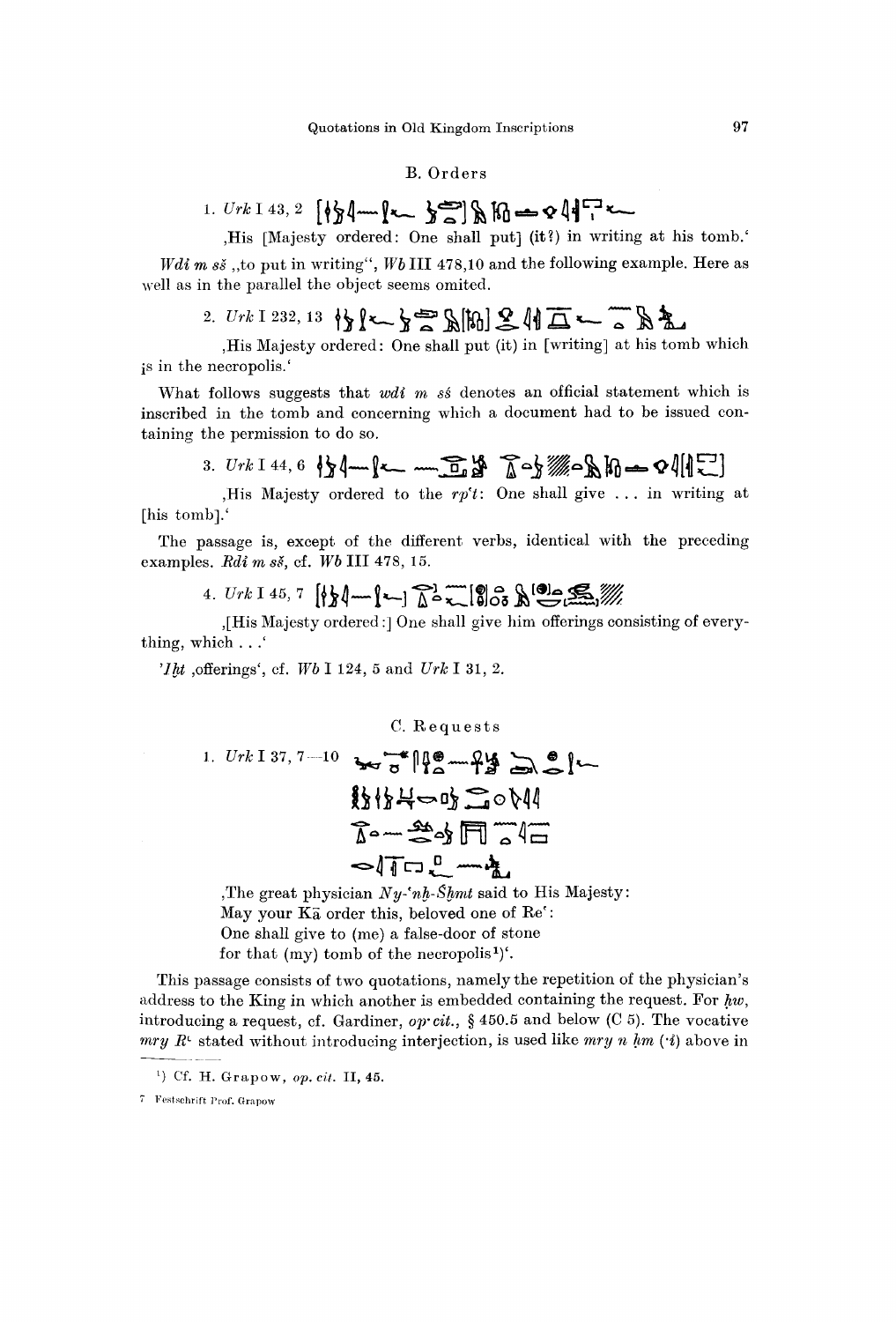A 11. In the prosumed Royal order the suffixes are incorrectly applied, since the King logically would say ,for him', but which is changed here to ,for me', this being a practice frequently found in Egyptian texts.

2. 
$$
Urk \, 199, 10-11
$$
   
  $\begin{array}{c} \hline \text{S} \\ \hline \text{S} \end{array}$ 

,(I) begged from the Majesty of the Lord<sup>1</sup> ): Let one bring (me) a coffin of lime-stone from Turah.'

*Wb* V 439, 19 considers the sentence following the request as being dependent from the latter, but the assumption seems more likely that it repeats the wording of it; cf. also the two following examples. *Чпг Ы krs* could also be understood as ,limestone (for) (my) coffin' with supplying the suffix *-i* after *krs.* 

\n
$$
\frac{3. Urt 1146, 6-9 \, \text{kg} \cdot \text{m} \cdot \text{m} \cdot \text{m} \cdot \text{m} \cdot \text{m} \cdot \text{m}}{4 \, \text{kg} \cdot \text{m} \cdot \text{m} \cdot \text{m} \cdot \text{m} \cdot \text{m} \cdot \text{m} \cdot \text{m}}
$$
\n

\n\n $\frac{1 \, \text{kg} \cdot \text{m} \cdot \text{m}}{4 \, \text{kg} \cdot \text{m} \cdot \text{m} \cdot \text{m} \cdot \text{m}}$ \n

 $(1)$  begged as  $(my)^2)$  wish from the Majesty of  $(my)$  Lord,

the King of Upper and Lower Egypt Neferkare', living eternally:

Let one procure coffin, garments and aromatics for this  $D^{\iota}w$ .

The request is virtually identical with the preceding one, but extended by *m sir,*  for which cf. above A 3. *Sdi* in connection with the burial outfit not so much ,,to take away" (,,entnehmen" *Wb* IV 561, 10 and 12), but has more the meaning ,,to procure" as a supply.

4. 
$$
Urk
$$
 1147, 13 -14  $\sqrt{\frac{1}{2}}$   $\mathbb{R} \longrightarrow [\sqrt[3]{-\frac{1}{2}}]$ 

,(I) begged [from His Majesty:] May I be appointed to the rank of  $h$ <sup>1</sup>/<sub>2</sub><sup>1</sup> of that  $D^{\iota}w$ .

For this passage, cf. the similar statement  $Urk$  I 137, 17.  $N\underline{d}$  , to appoint a person", *Wb* II 373, 21, the form being presumably a passive *sdm-f<sup>a</sup> ).* 

5. Mereruka A 1<sup>3</sup>  $\{ \n\}\n\{ \n\}$   $\sqrt{2}$   $\sqrt{2}$ 

,Oh Mery, will you give to (me?) . . .'

*Mryis* most likely to be Mereruka's short name, used here by his wife to address him. The end of the line is unintelligible to me.

<sup>&</sup>lt;sup>1</sup>) Grapow, *ibid.* 

<sup>&</sup>lt;sup>2</sup>) It is rather uncertain, if the suffix first person should be supplied in this place and a rendering with the indefinite article "a wish" seems also appropriate.

<sup>&</sup>lt;sup>3</sup>) Prof. Černý most kindly drew my attention to Spiegelberg's article *,Die Symbolik des Salbens im Ägyptischen'*, Rec. Trav. 28 (1906) 184, but it cannot be the place here to discuss this matter.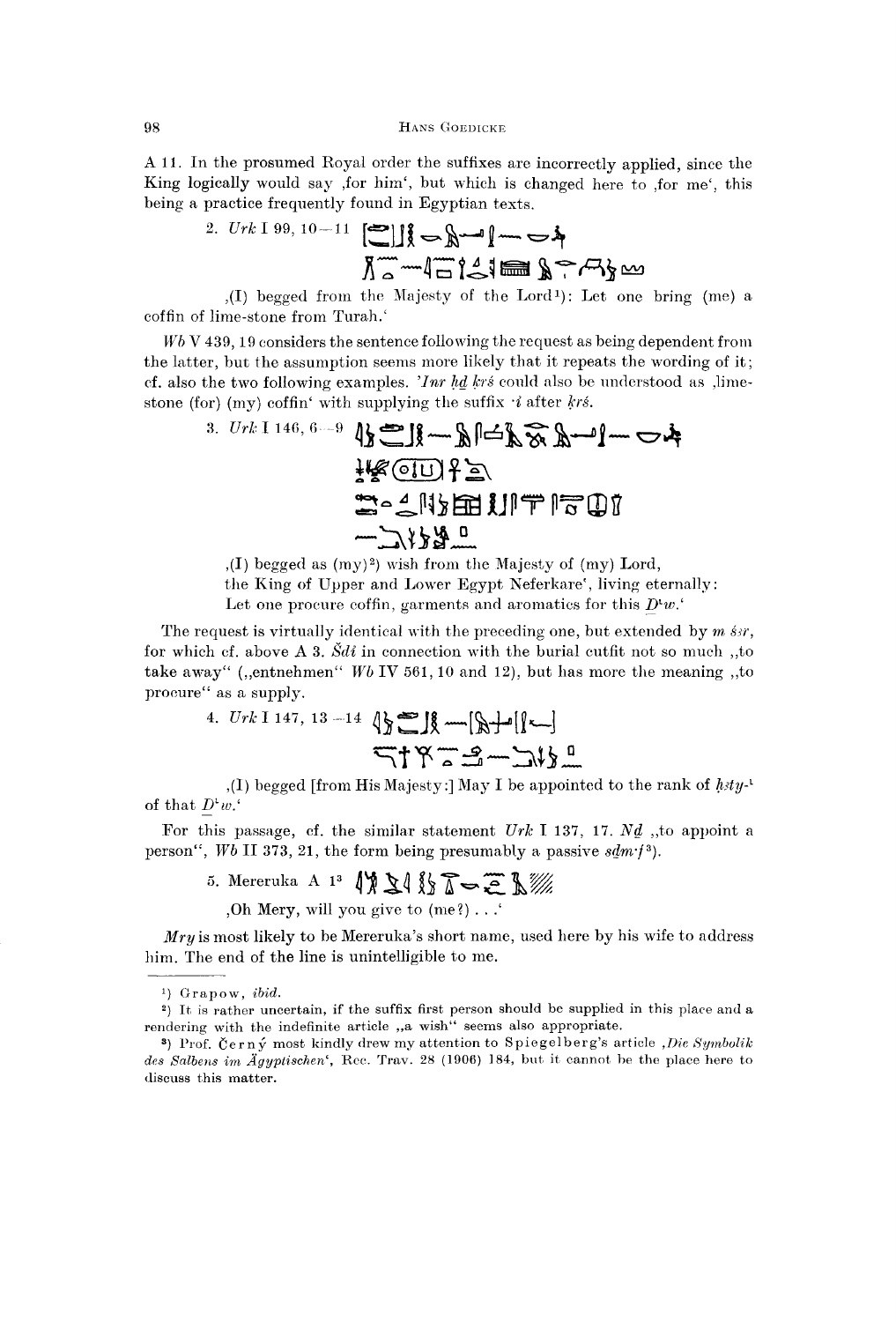6. Urk 1 184, 16 
$$
\{ \}
$$
  $\{ \}$   $\}$   $\}$   $\frac{3}{2}$   $\}$   $\frac{3}{2}$   $\frac{3}{2}$   $\frac{3}{2}$   $\frac{3}{2}$   $\frac{3}{2}$   $\frac{3}{2}$   $\frac{3}{2}$   $\frac{3}{2}$   $\frac{3}{2}$   $\frac{3}{2}$   $\frac{3}{2}$   $\frac{3}{2}$   $\frac{3}{2}$   $\frac{3}{2}$   $\frac{3}{2}$   $\frac{3}{2}$   $\frac{3}{2}$   $\frac{3}{2}$   $\frac{3}{2}$   $\frac{3}{2}$   $\frac{3}{2}$   $\frac{3}{2}$   $\frac{3}{2}$   $\frac{3}{2}$   $\frac{3}{2}$   $\frac{3}{2}$   $\frac{3}{2}$   $\frac{3}{2}$   $\frac{3}{2}$   $\frac{3}{2}$   $\frac{3}{2}$   $\frac{3}{2}$   $\frac{3}{2}$   $\frac{3}{2}$   $\frac{3}{2}$   $\frac{3}{2}$   $\frac{3}{2}$   $\frac{3}{2}$   $\frac{3}{2}$   $\frac{3}{2}$   $\frac{3}{2}$   $\frac{3}{2}$   $\frac{3}{2}$   $\frac{3}{2}$   $\frac{3}{2}$   $\frac{3}{2}$   $\frac{3}{2}$   $\frac{3}{2}$   $\frac{3}{2}$   $\frac{3}{2}$   $\frac{3}{2}$   $\frac{3}{2}$   $\frac{3}{2}$   $\frac{3}{2}$   $\frac{3}{2}$   $\frac{3}{2}$   $\frac{3}{2}$   $\frac{3}{2}$   $\frac{3}{2}$   $\frac{3}{2}$   $\frac{3}{2}$   $\frac{3}{2}$   $\frac{3}{2}$   $\frac{3}{2}$  

, May (I) know the number of  $\ldots$ 

The rendering of this rather obscure passage is not at all certain. Remarkable is the accumulation of three particles in the beginning.

### D. Oath

The examples falling into this category have been dealt with by Wilson (JNES 7 [1948] 129ff.) and do not need to be restated here. The passages involved are: *Urk* I 39, 5—9; 119, 6—10; 180, 8—10.

E. Miscellane a

1. 
$$
Urk
$$
 1 185, 6—7  $W$  10 10 10 10 10 10 10 10 10 1

,. . . according to the wish of] (My) Majesty concerning it: Indeed (My) Majesty brought you concerning it (since?) (My) Majesty knows . . .'

The meaning of the passage is obscure, due to the mutilated context. However it seems probably that it contains a quotation on account of the reference to the King by  $hm$   $(i)$ ,  $My$ ) Majesty<sup>'</sup>.

\n
$$
2. Urk \, 1183, 11 - 13 \sum_{\text{max}} \left( -\frac{1}{\sqrt{2}} \right)
$$
\n

,His Majesty said: . . . one shall call the vizier Re'shepses in the Palace.'

It is uncertain if the two passages divided by a gap of unknown lenght belong together; the assumption of a quotation is indeed possible.

3. Urk I 180, 2-6 1y SAM 13 3 0 mg  $A\subseteq Y \subseteq Y \subseteq A$ 新二点一个  $M^0 - A$  $21777$ 

,Oh Re'shepses, I say to you a million of times, saying: Beloved one of his Lord, Praised one of his Lord, Favourite of his Lord, Confidant of his Lord.'

The passage is contained in a Royal letter and therefore not absolutely right in place here. However, since it obviously repeats the wording of a statement, its quoting in this connection has some justification.

Summing up the cases of immediate quotations as given here, the following observations can be derived: In all examples the quotation is cited without any  $7*$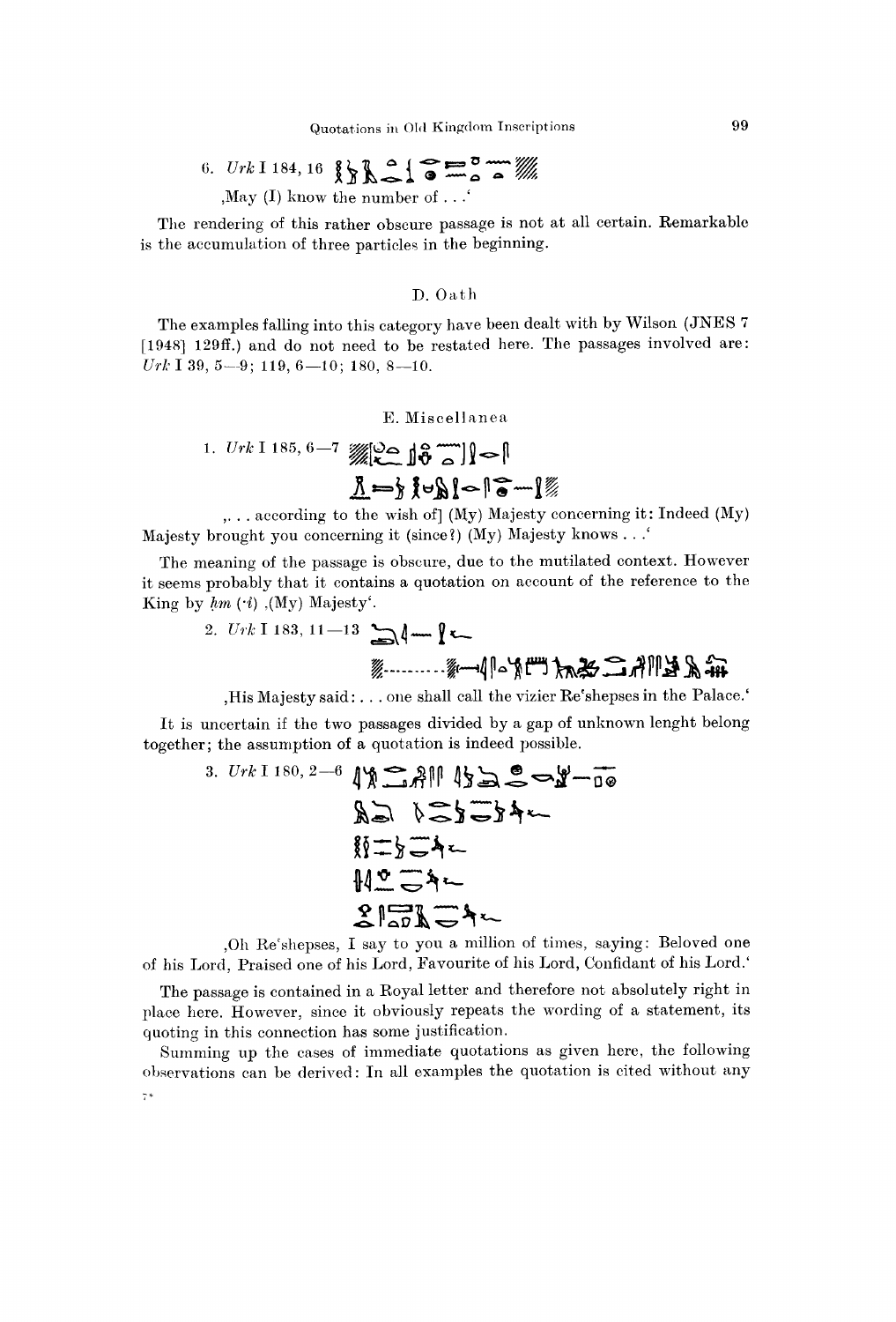introduction and follows immediately after a verb of saying  $(dd, wd, dbh)$ . In rare cases a vocative of the person addressed is given; so in A 11, C 1, C 5. As a rule the speaker refers to the addressee in the second person singular, except in A 11 where a third person is additionally involved or in relation to the King where the impersonal *tw* is applied. The reference to the speaker is throughout by the first person, even when the King is speaking  $(A_1, A_2, A_3, A_7, E_3)$  and only in rare cases by  $hm$  ( $\cdot i$ ), My Majesty" (A 6, A 11, E 1). This unceremonous way of expressing, that namely the King uses for himself simply the first person singular, reveales a certain lack of formality in the relation of the Pharaoh to his subjects and which is not found in this form in later periods.

Concerning the verbal forms used, the perfective *sdm-f* exceeds any other form in frequency of occurrence, owing to its usage for expressing wishes (Gardner, op. cit., § 450.4). Among the rarer forms have to be mentioned: The imperative (A 1, A 3, A 9?), which is used only by the King; the imperfective *sdm-f* (A 2, A 5, A 11) with reference to past costum (Gardiner, op. cit.,  $\S$  440.2); the old perfective (A 10) and in three cases a noun clause  $(A 5, A 6, A 8)$ . Concerning the grammatical structure of the given exemples of quotations, no particular construction can be called typical for this kind of sentences.

### *Mediate Quotations*

### G. Statement of a third person

These cases comprise such examples where either a common saying is expressed of which the speaker is not discriminated or when there are third persons present at an occasion and which differ from the main person of the text and the one he is in direct relation with. I am able to quote an example for either instance.

1. Urk I 104, 12–13 
$$
3.28
$$
  $3.3$   $3.3$   $3.3$   $3.3$   $3.3$   $3.3$   $3.3$   $3.3$   $3.3$   $3.3$   $3.3$   $3.3$   $3.3$   $3.3$   $3.3$   $3.3$   $3.3$   $3.3$   $3.3$   $3.3$   $3.3$   $3.3$   $3.3$   $3.3$   $3.3$   $3.3$   $3.3$   $3.3$   $3.3$   $3.3$   $3.3$   $3.3$   $3.3$   $3.3$   $3.3$   $3.3$   $3.3$   $3.3$   $3.3$   $3.3$   $3.3$   $3.3$   $3.3$   $3.3$   $3.3$   $3.3$   $3.3$   $3.3$   $3.3$   $3.3$   $3.3$   $3.3$   $3.3$   $3.3$   $3.3$   $3.3$   $3.3$   $3.3$   $3.3$   $3.3$   $3.3$   $3.3$   $3.3$   $3.3$   $3.3$   $3.3$   $3.3$   $3.3$   $3.3$   $3.3$   $3.3$   $3.3$   $3.3$   $3.3$   $3.3$   $3.3$   $3.3$   $3.3$   $3.3$   $3.3$   $3.3$   $3.3$  <

,One said that what is: Strong rebells are among those beduines in the land of "Gazelle-nose"'.

The passage is not without its difficulties, especially as far as the understanding of the beginning is concerned. In order to follow the Egyptian way of expression here and in the following cases the introductory *wnt* is tranlated literally, although the English phrase is rather clumsy. However, this disadvantage was chosen to avoid any association with an indirect speech which does'not prevail here. In those cases were *wnt* is followed by a suffix, the rendering by the indirect form was nevertheless used to mark the difference in the Egyptian wording likewise in the translation.

Since *btk* (Wb I 485, 2) according to Urk I 105, 4 is a noun,  $\otimes$  has to be an adjective and is prosumably a writing for *nht* ,strong'.

$$
2. Urk 142, 11 \sum_{m} \left| \cos \left( \frac{m}{2} \right) \right| \leq \sum_{m} \left| \cos \left( \frac{m}{2} \right) \right| \leq \sum_{m} \left| \cos \left( \frac{m}{2} \right) \right| \leq \sum_{m} \left| \cos \left( \frac{m}{2} \right) \right| \leq \left| \cos \left( \frac{m}{2} \right) \right| \leq \left| \cos \left( \frac{m}{2} \right) \right| \leq \left| \cos \left( \frac{m}{2} \right) \right| \leq \left| \cos \left( \frac{m}{2} \right) \right| \leq \left| \cos \left( \frac{m}{2} \right) \right| \leq \left| \cos \left( \frac{m}{2} \right) \right| \leq \left| \cos \left( \frac{m}{2} \right) \right| \leq \left| \cos \left( \frac{m}{2} \right) \right| \leq \left| \cos \left( \frac{m}{2} \right) \right| \leq \left| \cos \left( \frac{m}{2} \right) \right| \leq \left| \cos \left( \frac{m}{2} \right) \right| \leq \left| \cos \left( \frac{m}{2} \right) \right| \leq \left| \cos \left( \frac{m}{2} \right) \right| \leq \left| \cos \left( \frac{m}{2} \right) \right| \leq \left| \cos \left( \frac{m}{2} \right) \right| \leq \left| \cos \left( \frac{m}{2} \right) \right| \leq \left| \cos \left( \frac{m}{2} \right) \right| \leq \left| \cos \left( \frac{m}{2} \right) \right| \leq \left| \cos \left( \frac{m}{2} \right) \right| \leq \left| \cos \left( \frac{m}{2} \right) \right| \leq \left| \cos \left( \frac{m}{2} \right) \right| \leq \left| \cos \left( \frac{m}{2} \right) \right| \leq \left| \cos \left( \frac{m}{2} \right) \right| \leq \left| \cos \left( \frac{m}{2} \right) \right| \leq \left| \cos \left( \frac{m}{2} \right) \right| \leq \left| \cos \left( \frac{m}{2} \right) \right| \leq \left| \cos \left
$$

,They said to His Majesty that he has fainted.'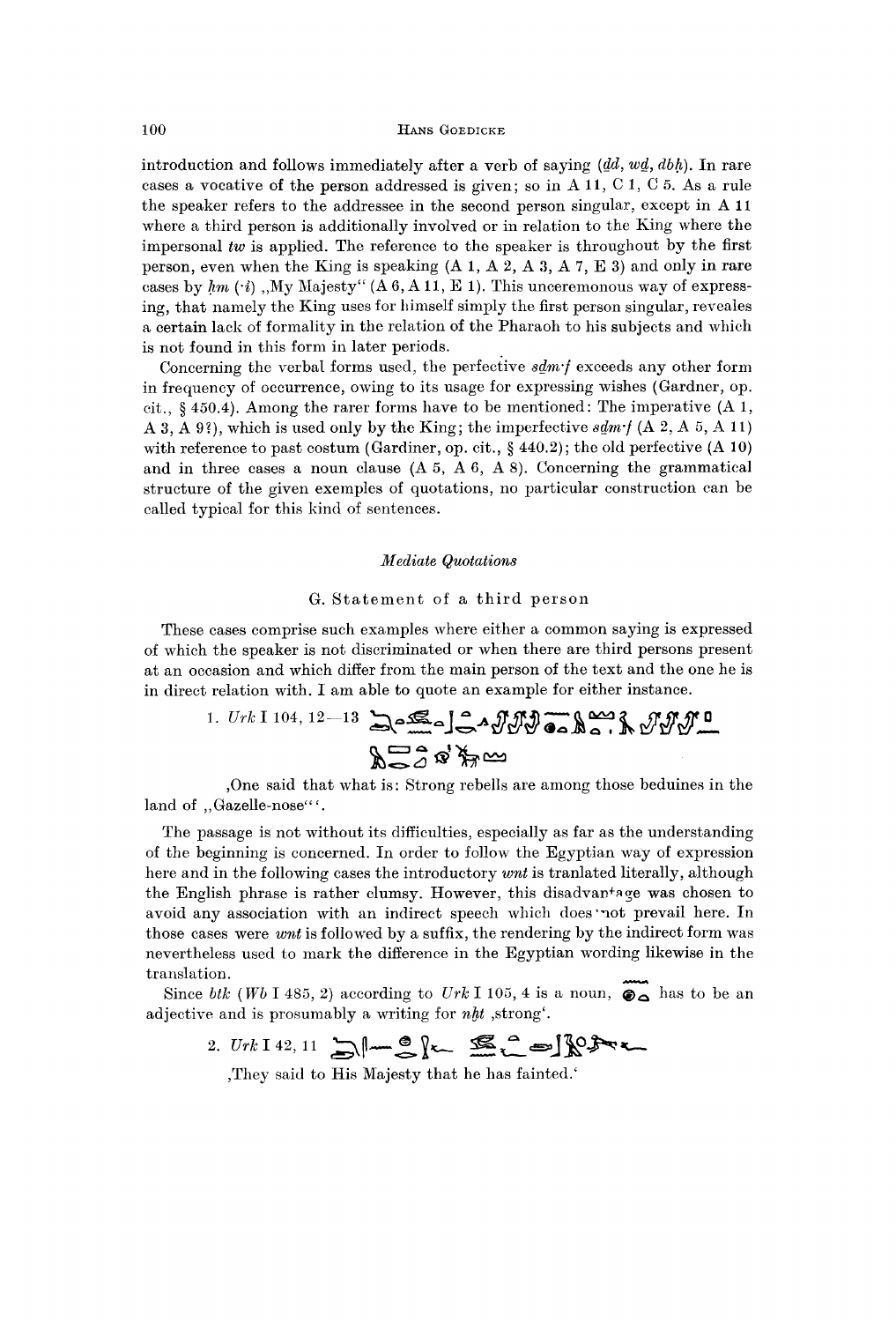The suffix  $sin$  refers to a group of people which are witnesses of an accident and which they report to the King. *Dbsh-f* denotes an unique incident in the past, the form therefore being perfective *sdm-f.* For the reading of the word as *dbih* and its meaning, see Grdseloff, ASAE 38 (1938) 353ff.

### H. Statements from written sources

These camples are quite frequent and have to be divided into literal quotations where the original expression of the first person singular is retained and such citations which state the contents of a massage. To the first category belong :

1. 
$$
Urk 160
$$
,  $\{\}\&\ \mathbb{R} \longrightarrow \mathbb{R}$ 

,My Majesty saw this your letter which you have made in order to let (My) Majesty know everthing which is: I have done for you in  $\dots$  plan (?) of the mrt-'Issi which is at the lake of the Palace<sup>'1</sup>).

The translation of the end of the quotation is not certain, but this is of minor importance in this connection. The verbal form  $irr(i)$  n<sup>-k</sup> deserves special attention<sup>2</sup>). To consider it as  $s\llbracket m\cdot n' \rrbracket$  is excluded from the beginning on account of the spelling and which on the other hand urges the supplying of the suffix *-i.* From the spelling with geminating *r* and from the fact that it expresses one particular event, it has to be considered as perfective *sdm-f.* 

\n
$$
2. Urt 163, 2 - 3 \quad \text{or} \quad \text{or} \quad \text{or} \quad \text{or} \quad \text{or} \quad \text{or} \quad \text{or} \quad \text{or} \quad \text{or} \quad \text{or} \quad \text{or} \quad \text{or} \quad \text{or} \quad \text{or} \quad \text{or} \quad \text{or} \quad \text{or} \quad \text{or} \quad \text{or} \quad \text{or} \quad \text{or} \quad \text{or} \quad \text{or} \quad \text{or} \quad \text{or} \quad \text{or} \quad \text{or} \quad \text{or} \quad \text{or} \quad \text{or} \quad \text{or} \quad \text{or} \quad \text{or} \quad \text{or} \quad \text{or} \quad \text{or} \quad \text{or} \quad \text{or} \quad \text{or} \quad \text{or} \quad \text{or} \quad \text{or} \quad \text{or} \quad \text{or} \quad \text{or} \quad \text{or} \quad \text{or} \quad \text{or} \quad \text{or} \quad \text{or} \quad \text{or} \quad \text{or} \quad \text{or} \quad \text{or} \quad \text{or} \quad \text{or} \quad \text{or} \quad \text{or} \quad \text{or} \quad \text{or} \quad \text{or} \quad \text{or} \quad \text{or} \quad \text{or} \quad \text{or} \quad \text{or} \quad \text{or} \quad \text{or} \quad \text{or} \quad \text{or} \quad \text{or} \quad \text{or} \quad \text{or} \quad \text{or} \quad \text{or} \quad \text{or} \quad \text{or} \quad \text{or} \quad \text{or} \quad \text{or} \quad \text{or} \quad \text{or} \quad \text{or} \quad \text{or} \quad \text{or} \quad \text{or} \quad \text{or} \quad \text{or} \quad \text{or} \quad \text{or} \quad \text{or} \quad \text{or} \quad \text{or} \quad \text{or} \quad \text{or} \quad \text{or} \quad \text{or} \quad \text{or} \quad \text{or} \quad \text{or} \quad \text{or} \quad \text{or} \quad \text{or} \quad \text{or} \quad \text{or} \quad \text{or} \quad \
$$

,And you said to (My) Majesty that what is: (I) made it for you with [a length of] 1000 cubits [and a width of]  $404 + x$  xubits according to what has been ordered by you in the Palace.'

As far as the spelling is concerned could be a  $sdm\cdot n\cdot f$ . However, since the passage under discussion does not contain a narrative but a quotation, the use of a *sdm-n-f* seems rather unlikely. This objection is further supported by the other examples of quotations, as given here, which likewise do not use the  $sdm\cdot n'$  form. I am therefore inclined to consider *iri* as an imperfective *sdm-f,* which assumption is strenghtened by the meaning of the passage, since *iri* does not refer to a particular moment in the past, but to an action which was performed during a certain period of time, *wddt* is undoubtedly a perfect passive participle, whereby the following *n*  introduces the logical subject.

x ) Cf. Junker , *Giza* VI, 7.

<sup>&</sup>lt;sup>2</sup>) A collation of the passage with a field-photograph of the Harvard-Boston Expedition, which was made possible by the kindness of Mr. W. S. Smith, showed the correctness of Reisner's reading.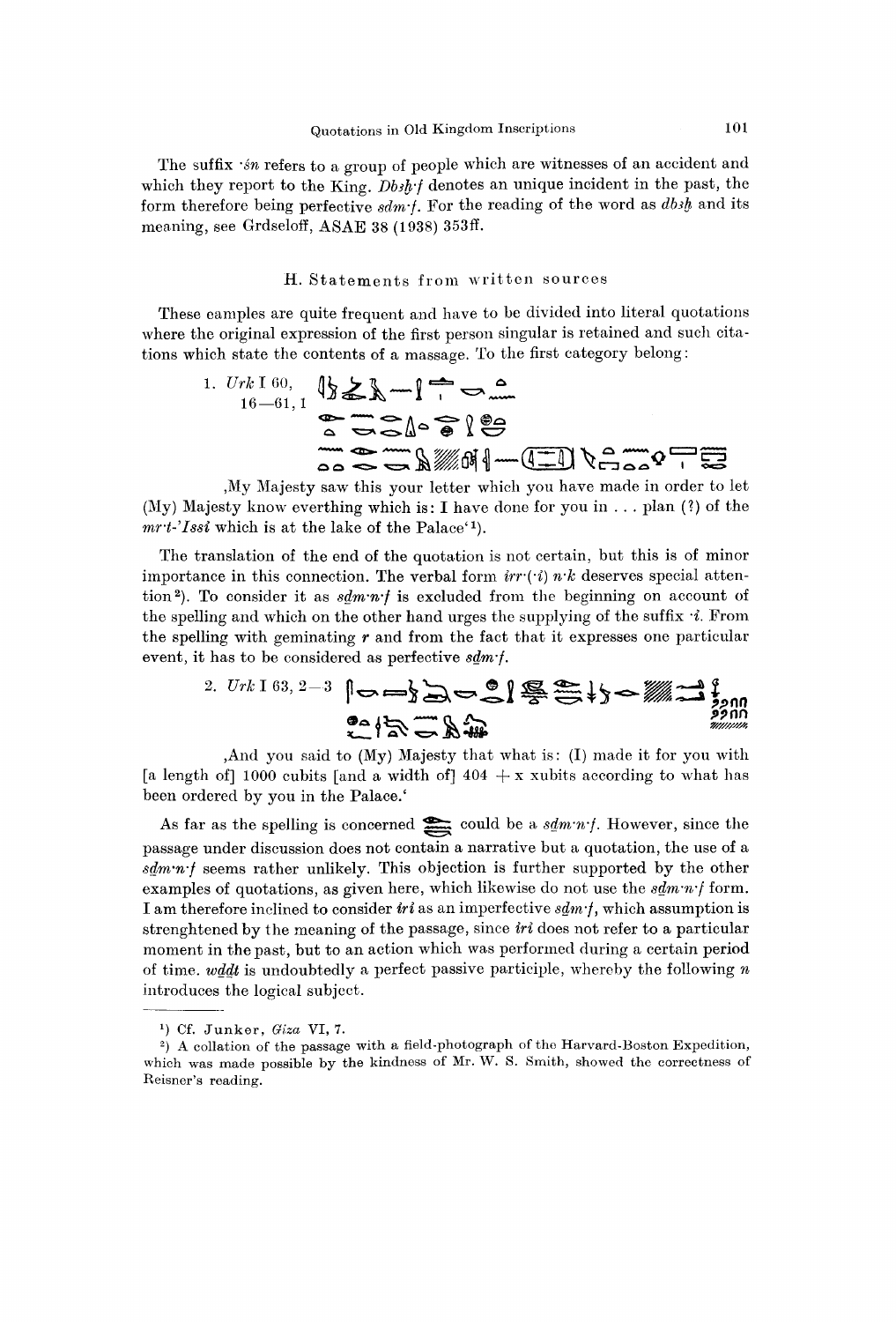10<del>2</del> HANS GOEDICILE

3. Urk 1 128, 10-13 
$$
\sum_{n=0}^{\infty} \frac{1}{n} \sum_{n=0}^{\infty} \frac{1}{n}
$$
  
\n $\sum_{n=0}^{\infty} \frac{1}{n} \sum_{n=0}^{\infty} \frac{1}{n} \sum_{n=0}^{\infty} \frac{1}{n} \sum_{n=0}^{\infty} \frac{1}{n}$   
\n $\sum_{n=0}^{\infty} \frac{1}{n} \sum_{n=0}^{\infty} \frac{1}{n} \sum_{n=0}^{\infty} \frac{1}{n} \sum_{n=0}^{\infty} \frac{1}{n}$ 

You said [according] to this your letter that what is: You are bringing all kinds of very beautiful gifts, given by Hathor, mistress of *'Imisrn* for the Ka of the King of Upper and Lower Egypt Neferkare<sup>1</sup>, living for ever and eternally.'

The difficulty here, as well as in the following example, lies in the suffix *-k*  preceded by *ini* written with two *n.* The assumption of a *sdiwn-f* form seems improper on account of the fact that a narrative tense cannot be involved and it is therefore necessary to consider it as *sdm'f.* From the geminating spelling it seems correct to consider it as an imperfective *sdm'f,* whereby the use of this form is justified by the inherent meaning of the passage. The suffix *-k* would suggest an indirect quotation, but it is more correct to recognize it as a misquoting of the suffix, whereby the original *'i* was substituted by the second person, since otherwise a reference to the writer of the letter could be wrongly concluded. That this passage repeats the word of the letter and does not give the contents of it, results from the respectful expression  $n \, k \cdot n \text{ is } n \cdot k \cdot b \cdot d \cdot y$ , repeating faithfully the order received concerning the gifts the man is bringing to the King. *Bdi* being an imperfective active participle, the logical subject introduced by *n,* though it also can be considered as a relative form.

4. 
$$
Urk
$$
 1 128, 14-15  $\sum \epsilon$  6 m

,You said according to this your letter, that what is: You are bringing a dwarf . . .'

For the construction of this passage, cf. the preceding example.

5. 
$$
Urk \times 138, 12-15
$$
  
\n $\sqrt{3} - \frac{m}{n} = 12$   
\n $\sqrt{3} - \frac{m}{n} = 12$   
\n $\sqrt{3} = 12$   
\n $\sqrt{3} = 12$   
\n $\sqrt{3} = 12$   
\n $\sqrt{3} = 12$ 

,It was said according to this order: (I) shall do for you every excellent thing in exchange for this great task [you have done] by bringing your [father] (back).'

*Dd* is impersonal and cites the statement made in the Royal mandate which was brought to Sabny in order to express the King's satisfaction about his pious action, cf. also the following example for this way of quoting a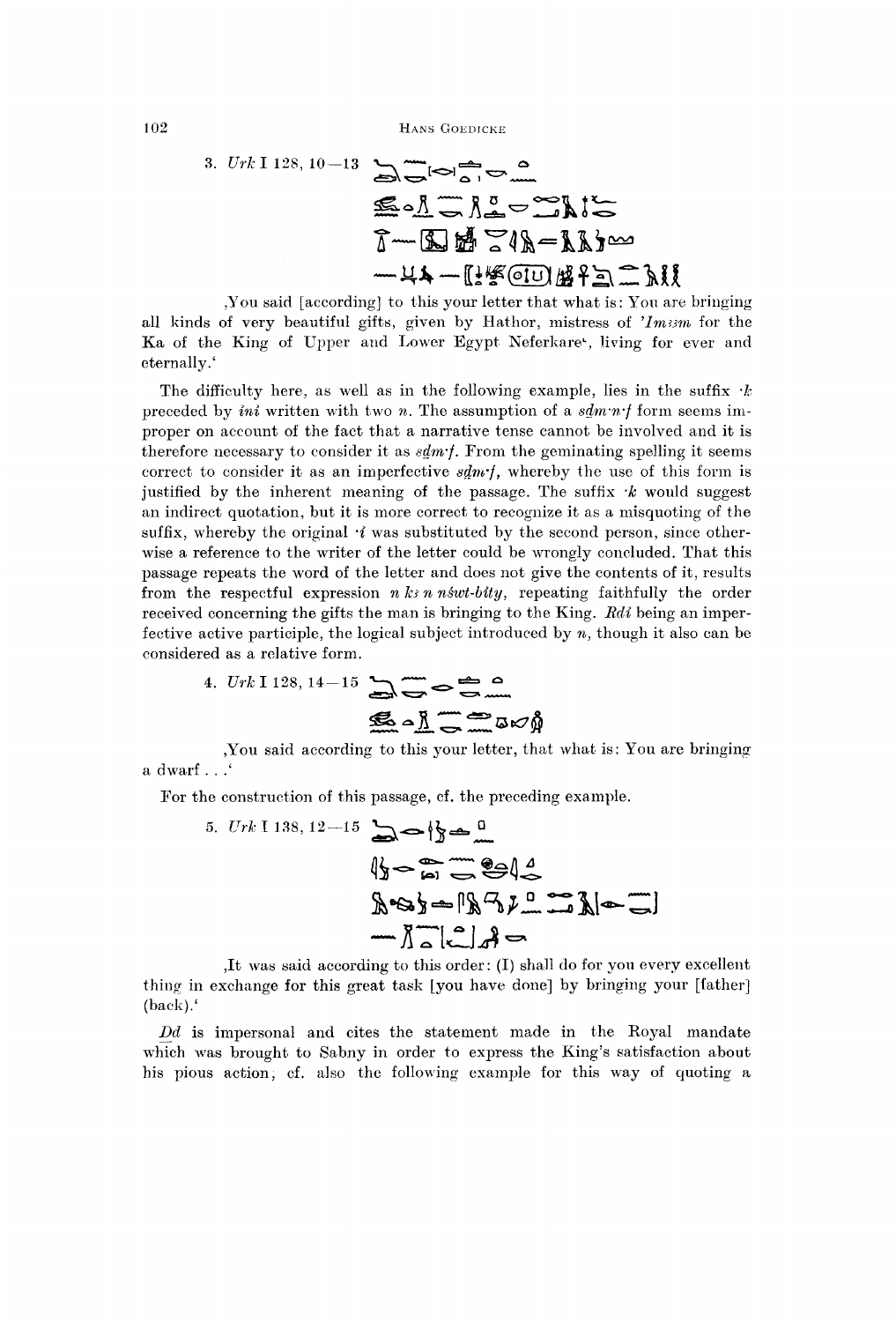document. The suffix first person to be supplied after *iw* refers to the King. For the construction *Iwf r irt* expressing future, cf. Gardiner, op. cit., § 332. *Sm Wb* IV 120, 15 "Großes", "große Tat". This quotation, although cited from a letter, is not introduced by *writ,* the reason of which will be discussed below.

6. 
$$
Urk 1 282, 18-282, 1
$$
  $0 \rightarrow \mathbb{R}$ 

,And it is said according to those documents: Not shall one do any exemption in the exempted towns which are in this Upper Egypt.'

The passage repeats literally a stipulation contained in a Royal administrative document, and the tense of it points to future. Two facts need special observation, namely that no introduction is used and that it is negated. Both points will be dealt with later.

3. 
$$
Urk \leq 282, 15-16
$$
  $\left(-\frac{1}{2}\right)^{8}$   $\left(-\frac{1}{2}\right)^{8}$   $\left(-\frac{1}{2}\right)^{8}$   $\left(-\frac{1}{2}\right)^{8}$   $\left(-\frac{1}{2}\right)^{8}$   $\left(-\frac{1}{2}\right)^{8}$   $\left(-\frac{1}{2}\right)^{8}$   $\left(-\frac{1}{2}\right)^{8}$   $\left(-\frac{1}{2}\right)^{8}$   $\left(-\frac{1}{2}\right)^{8}$   $\left(-\frac{1}{2}\right)^{8}$   $\left(-\frac{1}{2}\right)^{8}$   $\left(-\frac{1}{2}\right)^{8}$   $\left(-\frac{1}{2}\right)^{8}$   $\left(-\frac{1}{2}\right)^{8}$   $\left(-\frac{1}{2}\right)^{8}$   $\left(-\frac{1}{2}\right)^{8}$   $\left(-\frac{1}{2}\right)^{8}$   $\left(-\frac{1}{2}\right)^{8}$   $\left(-\frac{1}{2}\right)^{8}$   $\left(-\frac{1}{2}\right)^{8}$   $\left(-\frac{1}{2}\right)^{8}$   $\left(-\frac{1}{2}\right)^{8}$   $\left(-\frac{1}{2}\right)^{8}$   $\left(-\frac{1}{2}\right)^{8}$   $\left(-\frac{1}{2}\right)^{8}$   $\left(-\frac{1}{2}\right)^{8}$   $\left(-\frac{1}{2}\right)^{8}$   $\left(-\frac{1}{2}\right)^{8}$   $\left(-\frac{1}{2}\right)^{8}$   $\left(-\frac{1}{2}\right)^{8}$   $\left(-\frac{1}{2}\right)^{8}$   $\left(-\frac{1}{2}\right)^{8}$   $\left(-\frac{1}{2}\right)^{8}$   $\left(-\frac{1}{2}\right)^{8}$   $\left(-\frac{1}{2}\right)^{8}$   $\left(-\frac{1}{2}\right)^{8}$   $\left(-\frac{1}{2}\right)^{8}$   $\left(-\frac{1}{2}\right)^{8}$ 

, Concerning that what was said to (My) Majesty, that what is: Sealed are Royal orders for Upper Egypt concerning the performing of assignements of (for) work-of-the-king . . .'

The passage, contains a complaint concerning services and which was directed to the King with request for relief. The petition is quoted here in its relevant part. The action refered to lies in the past in regard to the complaint. For the significance of the sentence, cf. my forthcoming study on the Royal decrees of the Old Kingdom<sup>1</sup>).

8. Urk I 296, 6-8 
$$
\sum_{m=0}^{\infty} \sum_{m=0}^{\infty} \frac{1}{m} \sum_{m=0}^{\infty} \frac{1}{m} \sum_{m=0}^{\infty} \frac{1}{m} \sum_{m=0}^{\infty} \frac{1}{m} \sum_{m=0}^{\infty} \frac{1}{m} \sum_{m=0}^{\infty} \frac{1}{m} \sum_{m=0}^{\infty} \frac{1}{m} \sum_{m=0}^{\infty} \frac{1}{m} \sum_{m=0}^{\infty} \frac{1}{m} \sum_{m=0}^{\infty} \frac{1}{m} \sum_{m=0}^{\infty} \frac{1}{m} \sum_{m=0}^{\infty} \frac{1}{m} \sum_{m=0}^{\infty} \frac{1}{m} \sum_{m=0}^{\infty} \frac{1}{m} \sum_{m=0}^{\infty} \frac{1}{m} \sum_{m=0}^{\infty} \frac{1}{m} \sum_{m=0}^{\infty} \frac{1}{m} \sum_{m=0}^{\infty} \frac{1}{m} \sum_{m=0}^{\infty} \frac{1}{m} \sum_{m=0}^{\infty} \frac{1}{m} \sum_{m=0}^{\infty} \frac{1}{m} \sum_{m=0}^{\infty} \frac{1}{m} \sum_{m=0}^{\infty} \frac{1}{m} \sum_{m=0}^{\infty} \frac{1}{m} \sum_{m=0}^{\infty} \frac{1}{m} \sum_{m=0}^{\infty} \frac{1}{m} \sum_{m=0}^{\infty} \frac{1}{m} \sum_{m=0}^{\infty} \frac{1}{m} \sum_{m=0}^{\infty} \frac{1}{m} \sum_{m=0}^{\infty} \frac{1}{m} \sum_{m=0}^{\infty} \frac{1}{m} \sum_{m=0}^{\infty} \frac{1}{m} \sum_{m=0}^{\infty} \frac{1}{m} \sum_{m=0}^{\infty} \frac{1}{m} \sum_{m=0}^{\infty} \frac{1}{m} \sum_{m=0}^{\infty} \frac{1}{m} \sum_{m=0}^{\infty} \frac{1}{m} \sum_{m=0}^{\infty} \frac{1}{m} \sum_{m=0}^{\infty} \frac{
$$

, Do this survey thoroughly in order that he reports to .. . in order that you will be revarded on account of it: He has executed the order according to the order to him to do this survey . . .'

This rather difficult passage contains a challenge of the King to a number of officials to execute task orderly. If it is acted this way a report is sent concerning a recognition, whereby the suffix  $\cdot f$  refers to the vizier who is going to write it. What follows is the assumed wording of such a favourable notice, but which was not written at the time the Royal mandate is issued and still lies in future. Attention has to be given to the fact that the quotation is not introduced.

<sup>&</sup>lt;sup>1</sup>) A similar complaint is probably contained in  $Urk$  I, 207, 17, but where the text is too much destroyed to permit an investigation.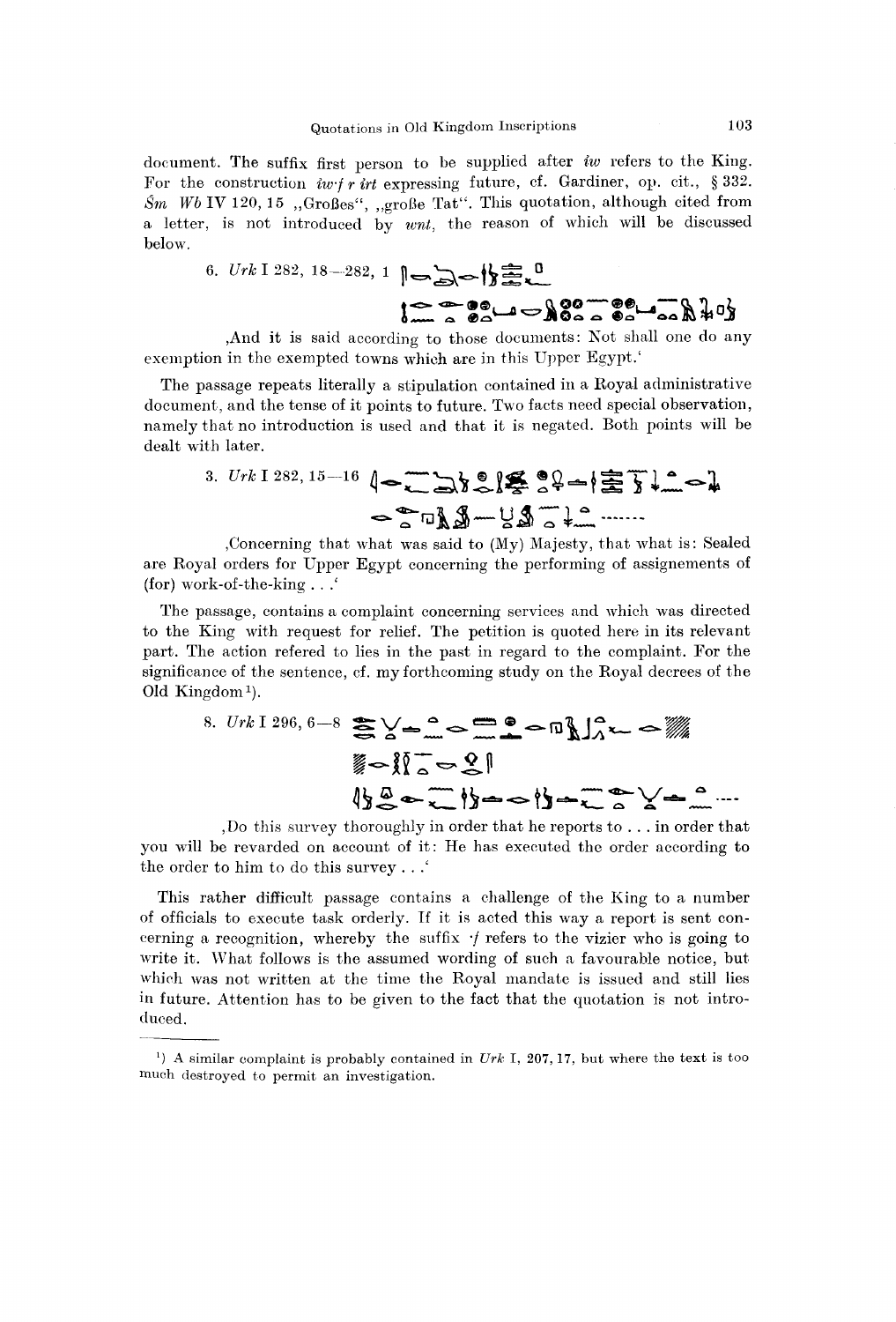9. *Urk* I 129, 2—4

,You said to (My) Majesty: Never was a case of bringing one like him by anybody else who explored *'Ism* before.'

Like the other passages from this inscription (H 3, H 4, H 13) it refers to the letter written by *Hrhwf* to the Pharaoh, although the reference to the document is omited here. For the later observation on the grammatical structure of the quotation it is necessary to note that here is a case of negative statement. *'Iri* in connection with a country is presumably ,,to explore" rather than ,,to travel" merely.

10. 
$$
Urk\ 161, 17-18
$$

,. . . to the palace in order to let (My) Majesty know that what is: The Royal order was brought to you concerning . . .'

Here like in H 3, H 4 we have an adjustement of the suffix which correctly should be  $\cdot i$ , but which was changed in order to avoid any connection with the writer of the letter.

Those cases where the content of a communication is sumed up without consideration of the original wording, are rendered best as indirect quotations. The examples are:

11. *Urk* 1 62, 1 
$$
[\sum_{n=1}^{\infty} \mathcal{L}]
$$
  $\sum_{n=1}^{\infty} \mathcal{L} \sum_{n=1}^{\infty} \mathcal{L} \sum_{n=1}^{\infty} [\omega_{n+1}^2]$ 

,[You said] to (My) Majesty that you would make the pool (?) according to what has been said in the Palace.'

*Wnt-k r irt* lit., that what you were to do" with clear reference to future, but seen from a point lying in the past. The lacuna in the beginning might probably be more adequately restored  $\left[\right]$   $\rightarrow$   $\rightarrow$   $\rightarrow$  1 according to the following example.

12. 
$$
Urk \neq 62, 3
$$
  $\sum_{i=1}^{n} \sum_{j=1}^{n} \sum_{j=1}^{n} \sum_{j=1}^{n} \sum_{j=1}^{n} \sum_{j=1}^{n} \sum_{j=1}^{n} \sum_{j=1}^{n} \sum_{j=1}^{n} \sum_{j=1}^{n} \sum_{j=1}^{n} \sum_{j=1}^{n} \sum_{j=1}^{n} \sum_{j=1}^{n} \sum_{j=1}^{n} \sum_{j=1}^{n} \sum_{j=1}^{n} \sum_{j=1}^{n} \sum_{j=1}^{n} \sum_{j=1}^{n} \sum_{j=1}^{n} \sum_{j=1}^{n} \sum_{j=1}^{n} \sum_{j=1}^{n} \sum_{j=1}^{n} \sum_{j=1}^{n} \sum_{j=1}^{n} \sum_{j=1}^{n} \sum_{j=1}^{n} \sum_{j=1}^{n} \sum_{j=1}^{n} \sum_{j=1}^{n} \sum_{j=1}^{n} \sum_{j=1}^{n} \sum_{j=1}^{n} \sum_{j=1}^{n} \sum_{j=1}^{n} \sum_{j=1}^{n} \sum_{j=1}^{n} \sum_{j=1}^{n} \sum_{j=1}^{n} \sum_{j=1}^{n} \sum_{j=1}^{n} \sum_{j=1}^{n} \sum_{j=1}^{n} \sum_{j=1}^{n} \sum_{j=1}^{n} \sum_{j=1}^{n} \sum_{j=1}^{n} \sum_{j=1}^{n} \sum_{j=1}^{n} \sum_{j=1}^{n} \sum_{j=1}^{n} \sum_{j=1}^{n} \sum_{j=1}^{n} \sum_{j=1}^{n} \sum_{j=1}^{n} \sum_{j=1}^{n} \sum_{j=1}^{n} \sum_{j=1}^{n} \sum_{j=1}^{n} \sum_{j=1}^{n} \sum_{j=1}^{n} \sum_{j=1}^{n} \sum_{j=1}^{n} \sum_{j=1}^{n} \sum_{j=1}^{n} \sum_{j=1}^{n} \sum_{j=1}^{n} \sum_{j=1}^{n} \sum_{j=1}^{n} \sum_{j=1}^{n} \sum_{j=1}^{n} \sum_{j=1}^{n} \sum_{$ 

The passage is badly destroyed, but it remains enough to show that it was parallel to the preceding one.

13. 
$$
Urk \perp 128, 7-9...
$$
  
\n $\sum_{m} G_m R \hat{A} \hat{B} \hat{B} \hat{A} \hat{A} \hat{B}$   
\n $\sum_{m} G_m R \hat{B} \hat{B} \hat{B} \hat{A} \hat{A} \hat{B}$ 

,(I) perceived the words of this your letter which was made by you .. . in order to let one know that you have returned safely from *'Ism* together with the troop which was with you.'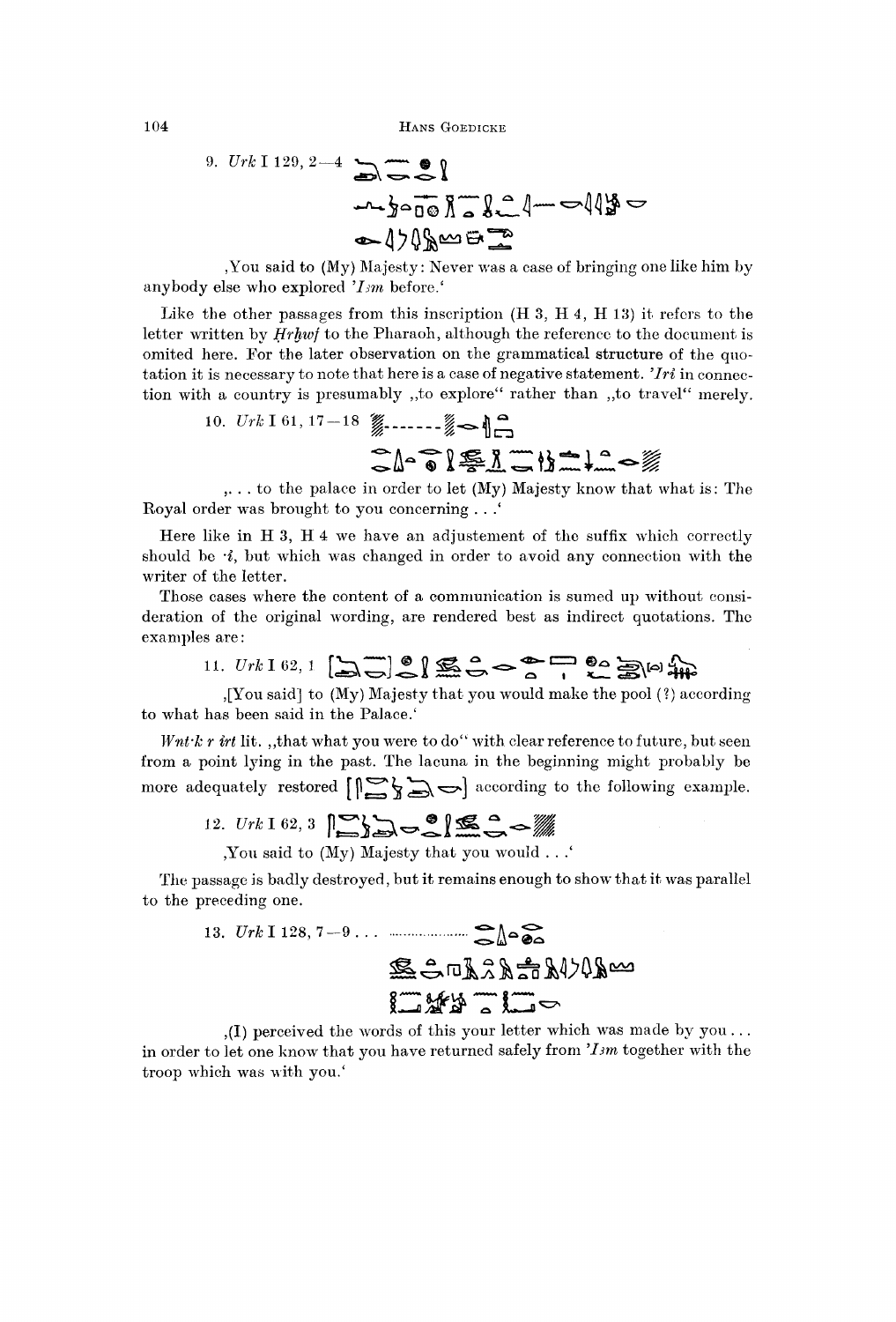The wording of the notification is not given, but the most important news contained there and which represents a concluded fact. The verb  $h$ *iti* is an old perfective.

14. 
$$
Urk \le 136, 9-12
$$
  
\n $W = \frac{1}{2}$   
\n $W = \frac{1}{2}$   
\n $W = \frac{1}{2}$   
\n $W = \frac{1}{2}$   
\n $W = \frac{1}{2}$   
\n $W = \frac{1}{2}$   
\n $W = \frac{1}{2}$ 

,(I) wrote letters in order that one know that (I) went out in order to bring that (my) father who [died] in *Wswst* or *Wtt.'* 

Like the preceding example the passage contains a factual statement which was made generally known. The verbal form, parallel to the afore-listed sentence is an old perfective.

### I. Knowledge

Two examples have to be listed here which represent cases where a knowledge of a person is summarized and which belong here for their way of being expressed.

## 1.  $Urk$  I 61, 9  $\left|\nabla\left(\sum_{k=1}^{n} x_{k}\right)\right| \leq \frac{1}{2}$

,(My) Majesty knows that every ship is upon its foundation.'

The nominal sentence *wh' nb hr nfrwf* expresses the knowledge of the King concerning a specific matter, but which cannot be rendered literally; therefore a translating in indirect form seems justified.

2. 
$$
Urk
$$
 1 138, 16-17 1)

,(I) presume <sup>1</sup> ) that never before happened something like this.'

A literal translation of the passage would be: ,,I presume that what is not is a case of happening of an equal before." The sentence, like the preceding one. states a thought and gives thereby its contents.

Suming up the examples of mediate quotations listed above, it can be said that their main characteristic is the use of an introductory word and which is not found in the other group. This introduction is done by *ntt* (H 1 and H 14) or *writ,* and in the case of a negation by *iwtt* (H 9,1 2). Concerning those words of introduction and in particular *writ,* Gardiner (Revue Egyptologique, N. S. 2 [1920] 53) showed that they represent feminine perfective participles used independently. While he is inclined to consider them as mere particles with the meaning ,,that", in most of the examples quoted above the original verbal character, refering to the past, is still prevailing and has been considered in the translation. Differing from Gardiner's

<sup>&</sup>lt;sup>1</sup>) So Sethe in note f, in his edition.